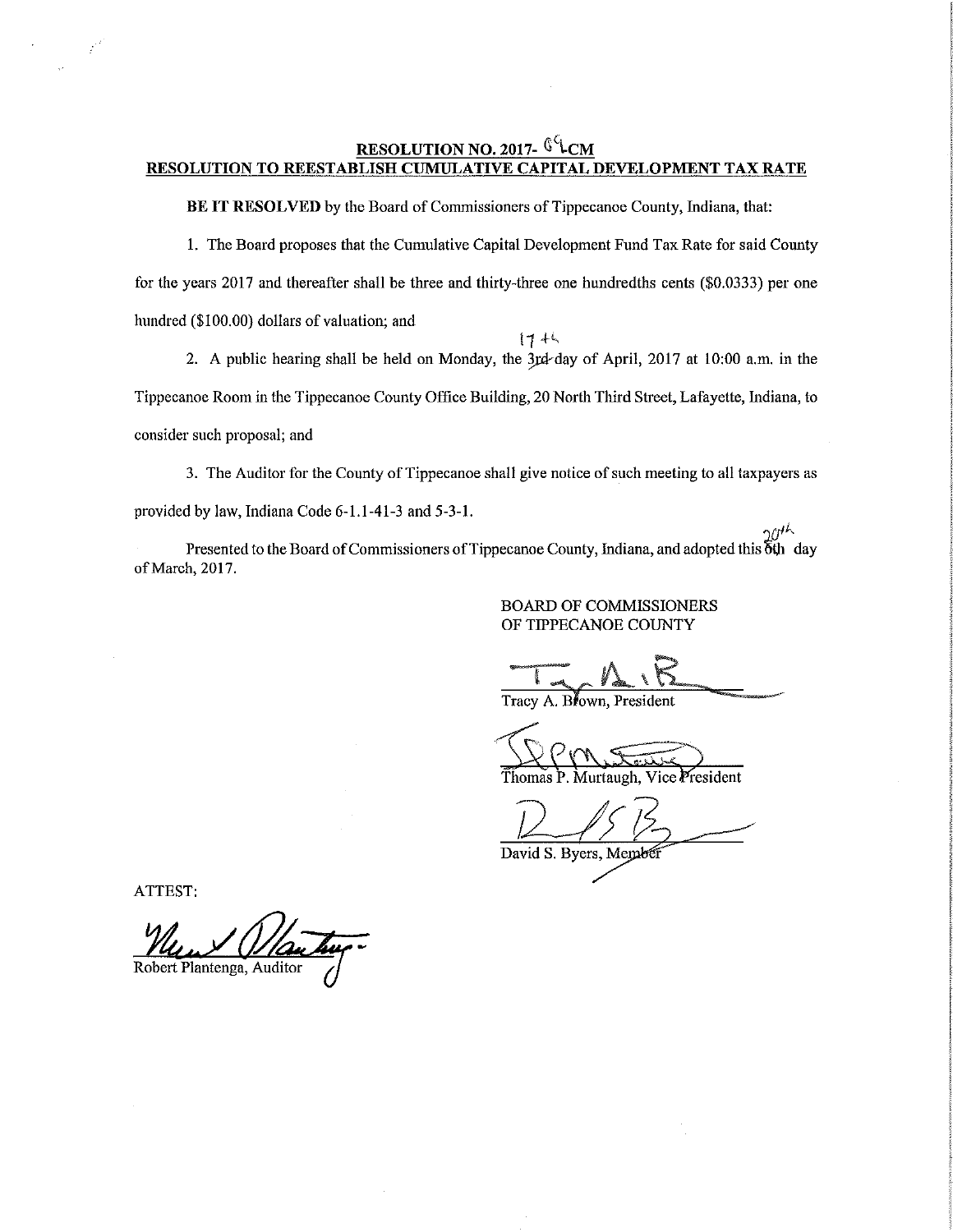#### NOTICE TO TAXPAYERS OF HEARING ON PROPOSED CUMULATIVE CAPITAL DEVELOPMENT FUND RATE

Notice is hereby given to the taxpayers of Tippecanoe County, Indiana that the Board of Commissioners will consider at The Tippecanoe Room, Tippecanoe County Office Building, 20 North Third Street, Lafayette, Indiana, at 10:00 o'clock a.m. on April  $\lambda$ , 2017, the reestablishment of <sup>a</sup> Cumulative Capital Development Fund Tax Rate under the provisions of IC 36-9445 for the purposes stated therein, including without limitation:

Courthouse construction, remodeling, and repair (IC 36-9-14); jail construction, remodeling, repair, and equipment (IC 36-9-15); purchase, construct, equip, and maintain public buildings and acquire and improve land as necessary for such buildings (IC 36-9- 16—2); acquire, construct, and improve public ways, sidewalks, and sewers (IC 36—9—16— 3); and purchase or lease motor vehicles for public safety purposes (IC 36-9-16-3).

The tax will be levied on all taxable real and personal property within the taxing district and will not exceed \$0.0333 per \$100 of assessed valuation. The proposed fund will be levied beginning with taxes due and payable in the year 2017. Taxpayers appearing at such hearing shall have the right to be heard thereon. The proposal for establishment of the Cumulative Capital Development Fund is subject to approval by the Department of Local Government Finance.

Within 30 days after the date of the adoption of the cumulative fund by the Board of Commissioners, Tippecanoe County will publish a Notice of Adoption. Upon publication of the Notice of Adoption, fifty (50) or more taxpayers in <sup>a</sup> taxing district may file <sup>a</sup> petition with the County Auditor not later than noon 30 days after the publication of the Notice of Adoption setting forth their objections to the proposed fund.

Dated this  $20$  day of  $March$ , 2017.

 $e^{i\frac{\lambda}{2}}$ 

Board of Commissioners of Tippecanoe County

G/ferms/COUNTY/Board of Commissioners/Resolutions/Cum Cap Fund - 2018/2017-03-02 Resolution setting hearing on establishment of Cum Cap Rate.wpd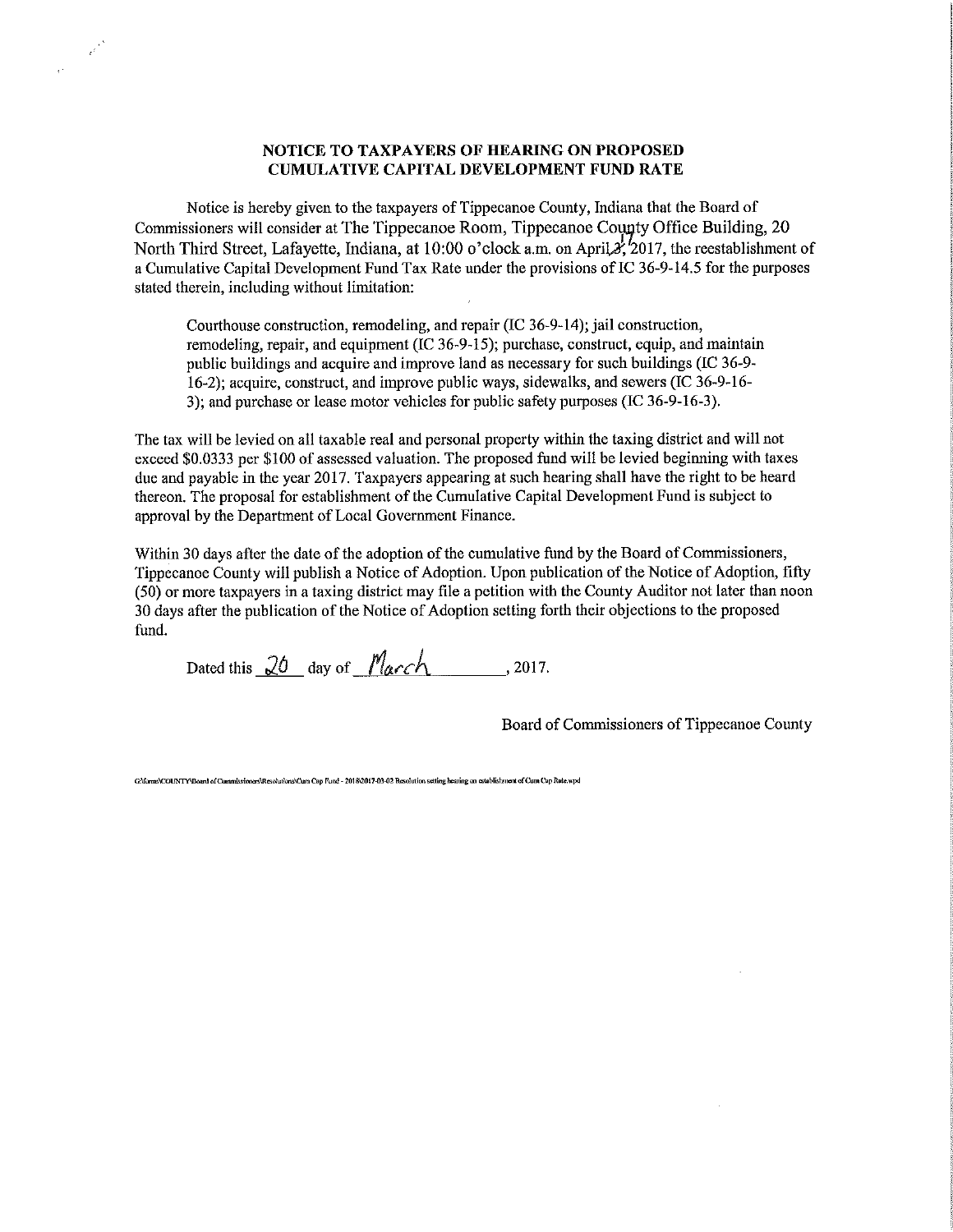# CUM CAP DEVELOPMENT FUND

# IC36-9-14.5 County Cumulative Capital Development Fund 1C 6—1.1—41 - Cum Fund Procedures IC 5—3-1 Publication Requirements

- 1. Permissible purposes of Cum Cap Development Fund
	- a. Laundry list in IC 36-9-14.5

 $\delta^{-1}$ 

- b. Includes, Acquisition and maintenance of voting Systems (IC 3—1 1—6); Bridge construction, maintenance, and repair (IC 8-16-3 and 3.1); Courthouse construction, remodeling, and repair (IC 36-9-14); jail construction, remodeling, repair, and equipment  $(IC 36-9-15)$ ; purchase, construct, equip, and maintain public buildings and acquire and improve land as necessary for such buildings (IC 36—9-16—2); acquire, construct, and improve public ways, sidewalks, and sewers (1C 36-9-16-3); purchase or lease motor vehicles for public safety purposes (IC 36-9-16-3); construction, reconstruction, and maintenance of drains (IC 36-9-100); and building, remodeling, and repair of park and recreation facilities or purchase of land for park purposes. (IC 36-10-3-21).
- 2. Maximum Cum Cap levy is \$0.0333 per \$100 of assessed valuation. IC 36-9-14.5-6(b).
- 3. Adoption (in addition to Budget, Tax Rate, and Tax Levy requirements) IC 6-1.1-4i:
	- a. STEP ONE: Proposal
		- i. Resolution proposing re-establishment of CCD Fund Tax Rate
	- b. STEP TWO: Publish Notice of Proposal with description of proposal and time of hearing under IC 5-3—1.
		- i. Notice must be published two times, at least one week apart, with second publication at least 3 days before hearing. IC  $5-3-1-2(f)$ .
	- STEP THREE: Hearing on Proposal and Resolution Adopting Proposal on Fund c. and Rate.
	- STEP FOUR: Publish Notice of Adoption and Submit Adopted Proposal to DLGF d.
		- i. Publish Notice of adoption once within 30 days after adoption of notice. IC 5~3-1-2(i). The notice published must be in <sup>a</sup> manner prescribed by DLGF. 1C 6-1.1-41—3(e).
		- ii. Before Aug. 1, submit proposal to DLGF. 1C 6-1.1-41—4
	- STEP FIVE: Opportunity to Object e.
		- i. By noon, 30 days after publication of notice of adoption.
		- ii. By at least <sup>50</sup> taxpayers in the taxing district
		- iii. Filed with County Auditor stating objections.
	- STEP SIX: (If there is an objection) Hearing on Objection  $f_{\cdot}$ 
		- i. Auditor certifies petition to DLGF.
		- ii. DLGF fixes date for hearing with notice at least 5 days in advance.
		- iii. After hearing, DLGF certifies approval, disapproval or modification of the proposal.
		- iv. Petitioning taxpayer or political subdivision may petition for judicial review of the DLGF decision by the Tax Court within 45 days of the DLGF decision.
	- STEP SEVEN: Notice of Levy (IC 6-1.1-17-3). g.
		- i. Post notice of tax levy to Gateway by October 12.
	- STEP EIGHT: Public Hearing on budget, levy, and rates. At least ten days afterh.